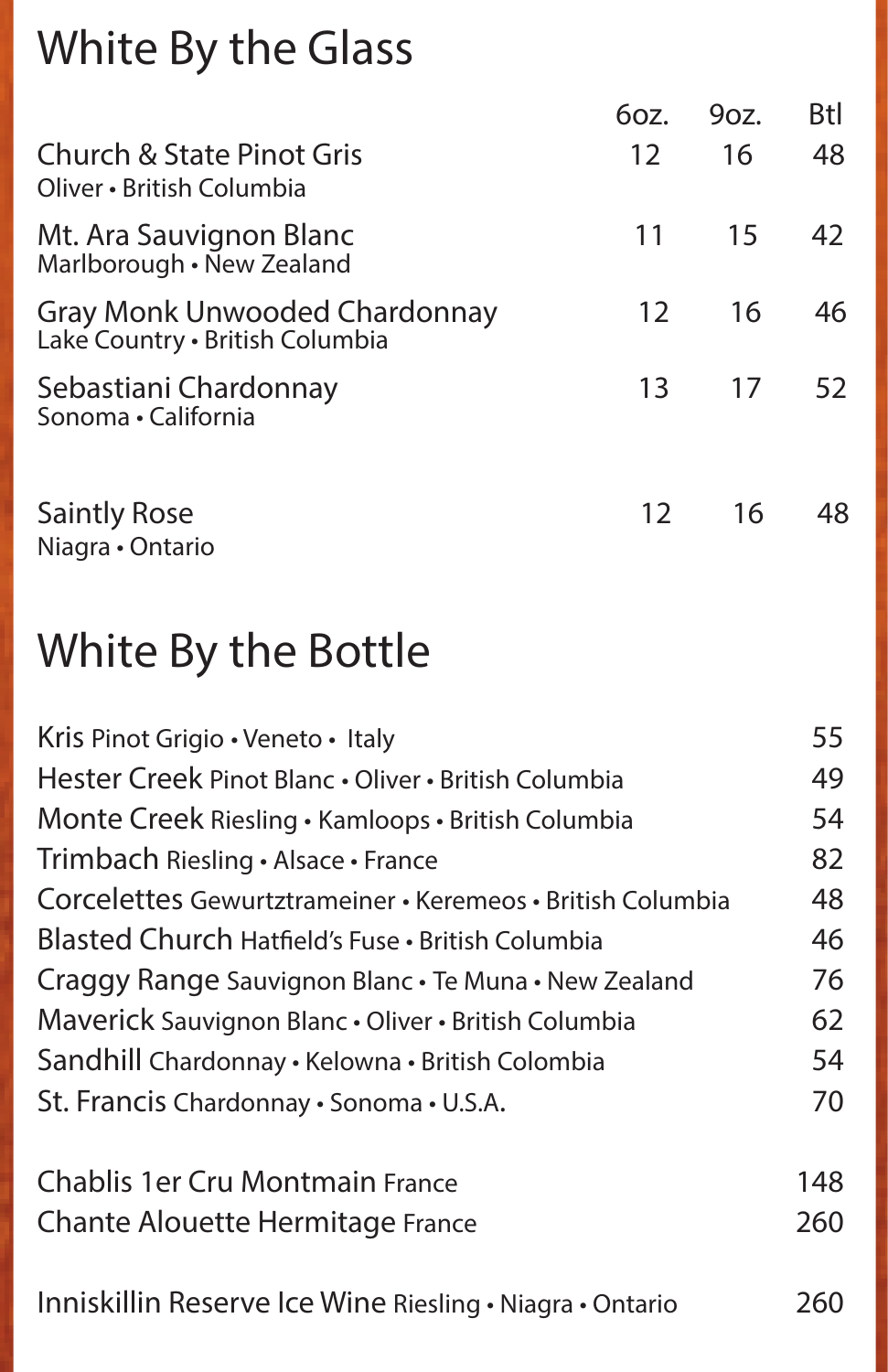### Red By the Glass

|                                                                    | 6oz. | $9$ oz. | <b>Btl</b> |
|--------------------------------------------------------------------|------|---------|------------|
| See Ya Later Ranch Pinot Noir<br>Okanagan Falls • British Columbia | 13   | 17      | 50         |
| Finca Los Primos Malbec<br>Mendoza • Argentina                     |      | 11 15   | -44        |
| Josh Cellars Cabernet Sauvignon<br>Sonoma · California             | 14   | - 18 -  | - 55       |
| Bench 1775 Syrah<br>Pentiction · British Columbia                  |      | 16 20   | 58         |

#### Red By the Bottle

| Quails Gate Pinot Noir • Kelowna • British Columbia          | 80  |
|--------------------------------------------------------------|-----|
| Hester Creek Block 2 Merlot . Oliver . B.C.                  | 79  |
| Orofino Syrah • Cawston • British Columbia                   | 75  |
| Tinhorn Creek Cabernet Franc . Oliver . British Columbia     | 60  |
| Pirramimma Petit Verdot • Mclaren Vale • Australia           | 80  |
| Sandhill Cabernet Merlot • Kelowna • British Columbia        | 55  |
| Mission Hill Cabernet Sauvignon • Kelowna • British Columbia | 88  |
| St. Francis Old Vines Zinfandel · Sonoma · U.S.A.            | 105 |
| Langmeil Valley Floor Shiraz · Barossa · Australia           | 95  |
| Masi Campofiorin Ripasso Veneto · Italy                      | 65  |
| Muga Rioja Reserva • Spain                                   | 85  |
| Osoyoos Larose La Grand Vin Kelowna · British Columbia       | 135 |
| Bourgogne Hautes Cotes Du Nuit France                        | 175 |
| Beaucastel Chateauneuf-du-Pape France                        | 255 |
| Freemark Abbey Cabernet Sauvignon • Napa Valley • U.S.A.     | 240 |
| Cakebread Cellars Cabernet Sauvignon • Rutherford • U.S.A.   | 310 |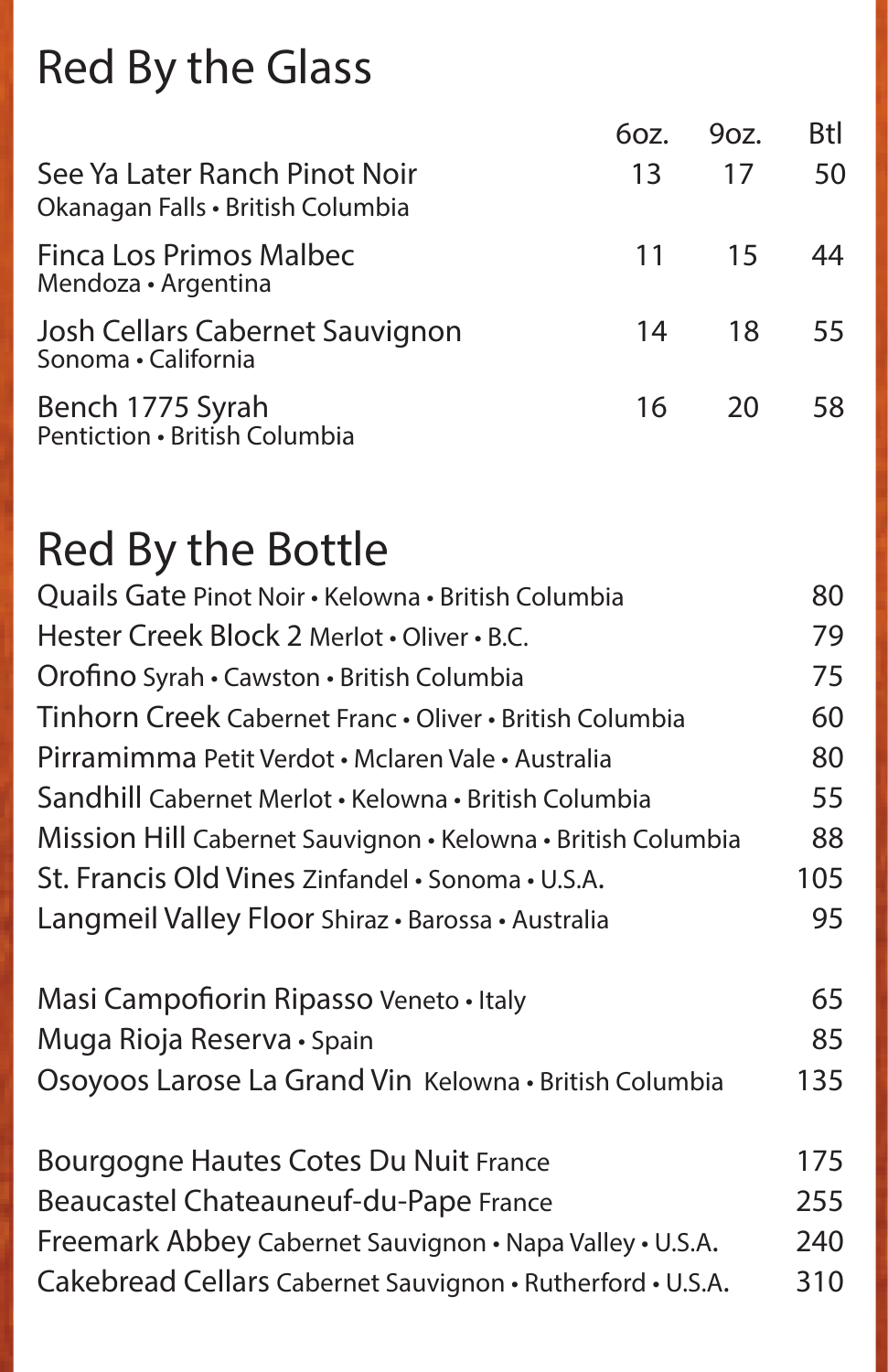## Sparkling By the Bottle

| Henkell Trocken Dry Sec or Rose Piccolo 200ml • Germany     | 15  |
|-------------------------------------------------------------|-----|
| Masi Modello Prosecco • Italy                               | 49  |
| Blue Mountain Gold Label Brut • OK Falls • British Columbia | 54  |
| Piper Heidseck Champagne • France                           | 82  |
| Dom Perignon Champagne • France                             | 425 |
| Vintages • 2005 x2 • 2006 x1                                |     |
| Cristal Champagne • France                                  | 595 |
| Vintages · 2005 x1 · 2009 x3                                |     |

| Scotch                                                 | 1 <sub>oz</sub> |
|--------------------------------------------------------|-----------------|
| Auchentoshan 12yr                                      | 13.5            |
| Lohn Mckinnon Single Malt · Chocolate · Lightly Peated | 9               |
| Cardu 12 yr                                            | 15              |
| Glenlivet 12 yr                                        | $\overline{7}$  |
| Macallan Gold                                          | 18              |
| Glenfiddich 15yr                                       | 15              |
| Glenfiddich XX                                         | 17              |
| Cragganmore 12yr                                       | 20              |
| Glenkinchie 12yr                                       | 18              |
| <b>Bowmore Darkest 15yr</b>                            | 20              |
| Oban 14yr                                              | 25              |
| <b>Highland Park 12yr</b>                              | 15              |
| Glenmorangie Nector D'Or                               | 22              |
| Lagavulin 8yr                                          | 20              |
| Glenfarclas 17yr                                       | 26              |
|                                                        |                 |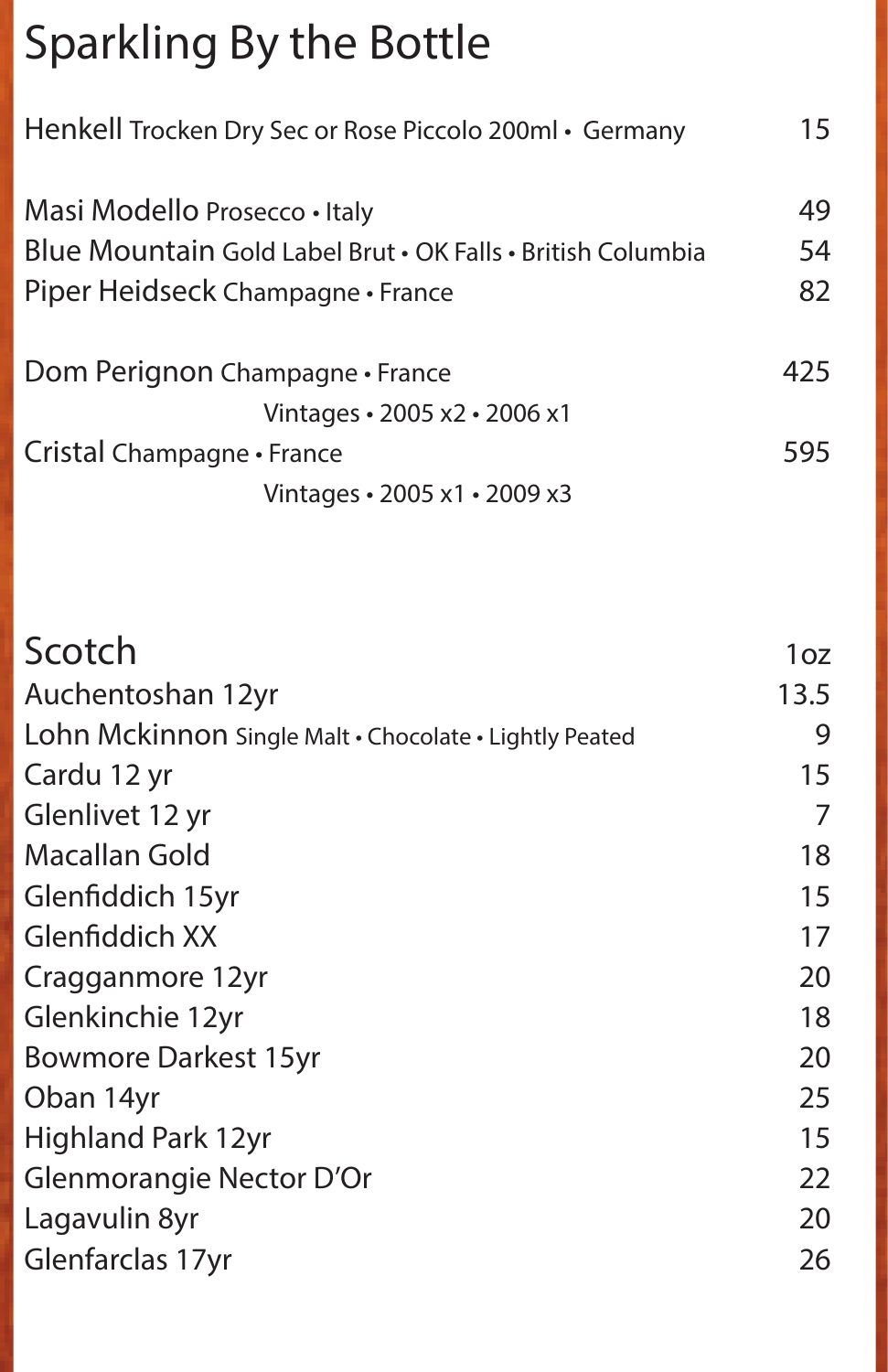# On Tap

|                                                                                                   | 16oz |
|---------------------------------------------------------------------------------------------------|------|
| <b>Steam Whistle Pilsner</b><br>Balanced, Golden Pilsner · 5% · 22 IBU                            | 7.25 |
| <b>Molson Canadian Lager</b><br>Clean, Crisp, Fresh · 5% · 18 IBU                                 | 7.25 |
| <b>Granville Island Brewing Honey Lager</b><br>Lightly Hopped, Mild & Bright • 6.5% • 15 IBU      | 7.25 |
| Belgian Moon<br>Belgian Style Wheat Beer · 5.4% · 10 IBU                                          | 7.25 |
| Phillips Tiger Shark Pale Ale<br>Citra-Focused, Tropical, Refreshing · 4.7% · 21 IBU              | 7.25 |
| <b>Rickards Red</b><br>Medium-Bodied Red Ale · 5.2% · 16 IBU                                      | 7.25 |
| <b>Granville Island Brewing West Coast IPA</b><br>American IPA Style, Subtle Malt • 6.5% • 65 IBU | 7.25 |
| Guinness (20 oz)<br>Irish Stout, . 4.2% . 18 IBU                                                  | 10   |

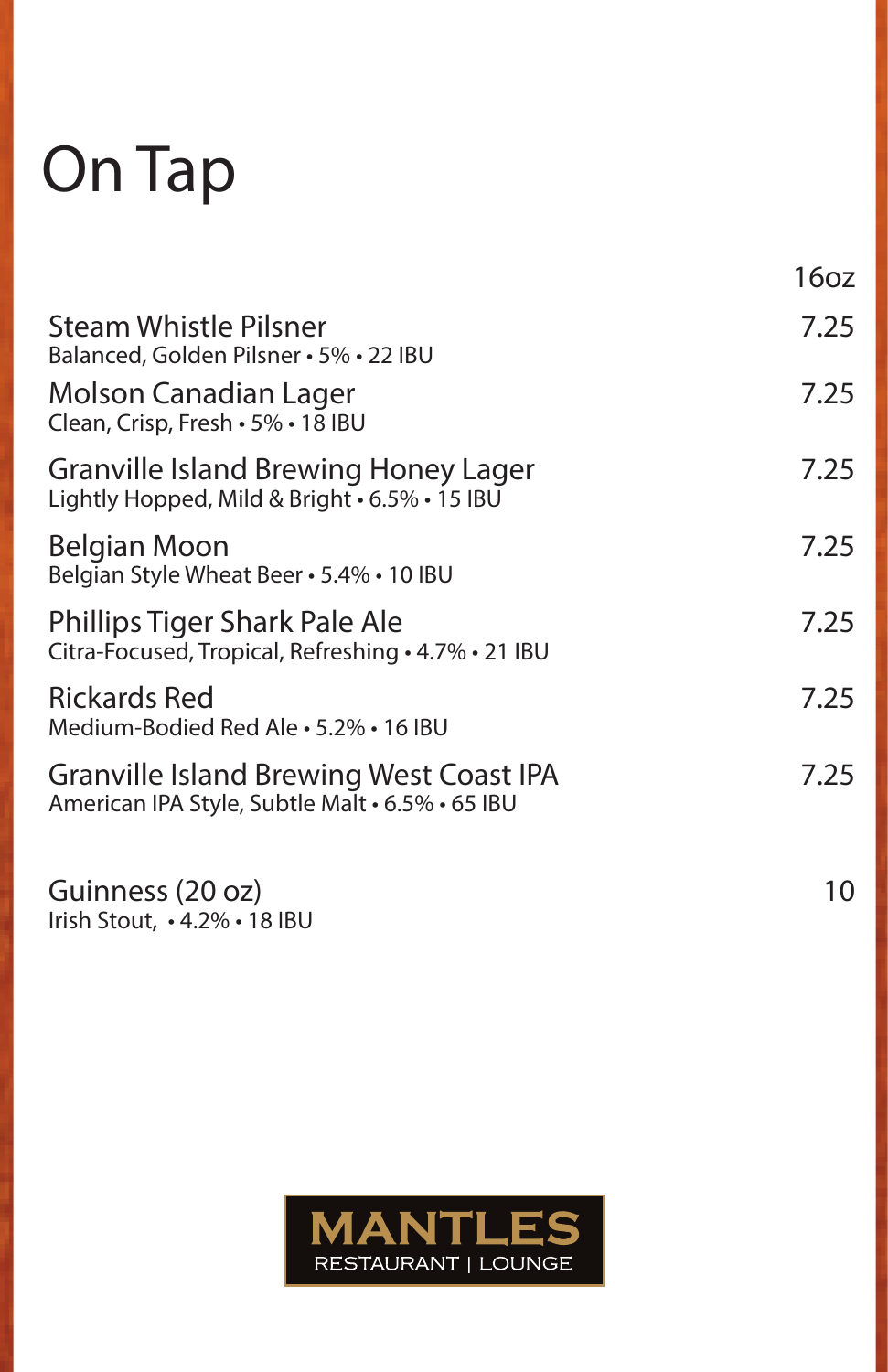#### In the Bottle & Can

| <b>Molson Canadian</b>             | 7  |
|------------------------------------|----|
| Coors Light                        | 7  |
| <b>Miller Genuine Draft</b>        | 7  |
| <b>Miller Lite</b>                 | 7  |
| Sol                                | 7  |
| <b>Rickards Red</b>                | 7  |
| Duvel Belgian Blonde · 6.6%        | 10 |
| Heineken                           | 8  |
| Newcastle Brown Ale                | 8  |
| <b>Strongbow Cider</b>             | 9  |
| <b>Strongbow Dark Fruit Cider</b>  | 9  |
| Heineken 0.0 (Non Alcoholic)       | 6  |
| Phillips Glitterbomb Hazy Pale Ale | 8  |

| $\blacksquare$                            |  |
|-------------------------------------------|--|
| Red Collar Hazy White IPA (Non Alcoholic) |  |
| Iron Road Loopline IPA                    |  |
| Whistler Forager Lager (Gluten-Free)      |  |
|                                           |  |